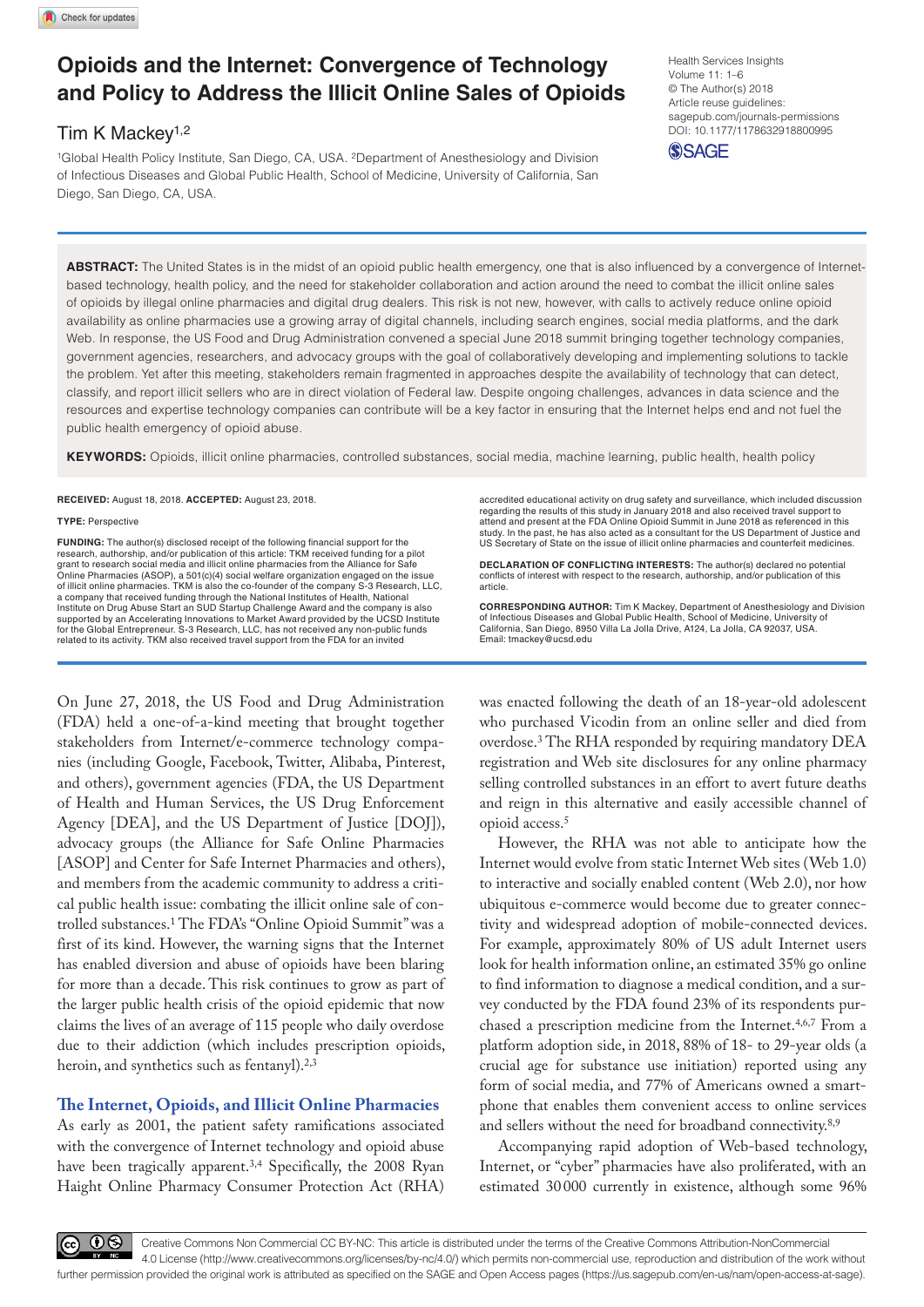

**Figure 1.** Screenshots of Illicit Online Pharmacies Tweeting and Selling Controlled Substances Online Detected Using Machine Learning.

operate illegally (eg, out of compliance with state and Federal laws or safety and practice standards) according to the National Association of Boards of Pharmacy.10 A smaller percentage (estimated at 9%-13%) of these online pharmacies engage in clearly dangerous and illegal activities, namely, the sale of opioids and other controlled substances via the Internet, constituting a direct violation of the RHA.4,10

This illegal activity has also evolved along with expansion of the Internet, with online opioid sales first appearing on Web site forums, then moving to search engine results, and now populating popular social media sites such as Facebook, Twitter, Instagram, and LinkedIn while also appearing on the dark Web (Web sites not indexed or visible to the public without additional software).11-18 Hence, the risk of illegal online pharmacies is no longer confined to one part of the Internet ecosystem, instead infiltrating multiple digital services, platforms, and communities. These different parts of the Internet can also

interact with each other to enable multiple marketing and selling portals for illegal opioid access. For example, dark Web direct-to-consumer and business-to-business sales can be advertised on social media channels, in addition to social media channels and search engines that advertise sale for "clear" or "open" online pharmacy Web sites (Web sites viewable to the public that are indexed or otherwise searchable).<sup>19,20</sup>

The reality of these risks are now becoming abundantly clear, with reports from the US Government Accountability Office and a more recent investigation by the US Senate Permanent Subcommittee on Investigations (part of the Senate Homeland Security and Government Affairs Committee) evidencing just how easy it is to buy opioids and even extremely dangerous fentanyl and its analogues online.<sup>21,22</sup> Policymakers are also responding with increased scrutiny of technology companies whose platforms enable this illegal activity, with US Congressman David McKinley (HR-West Virginia) recently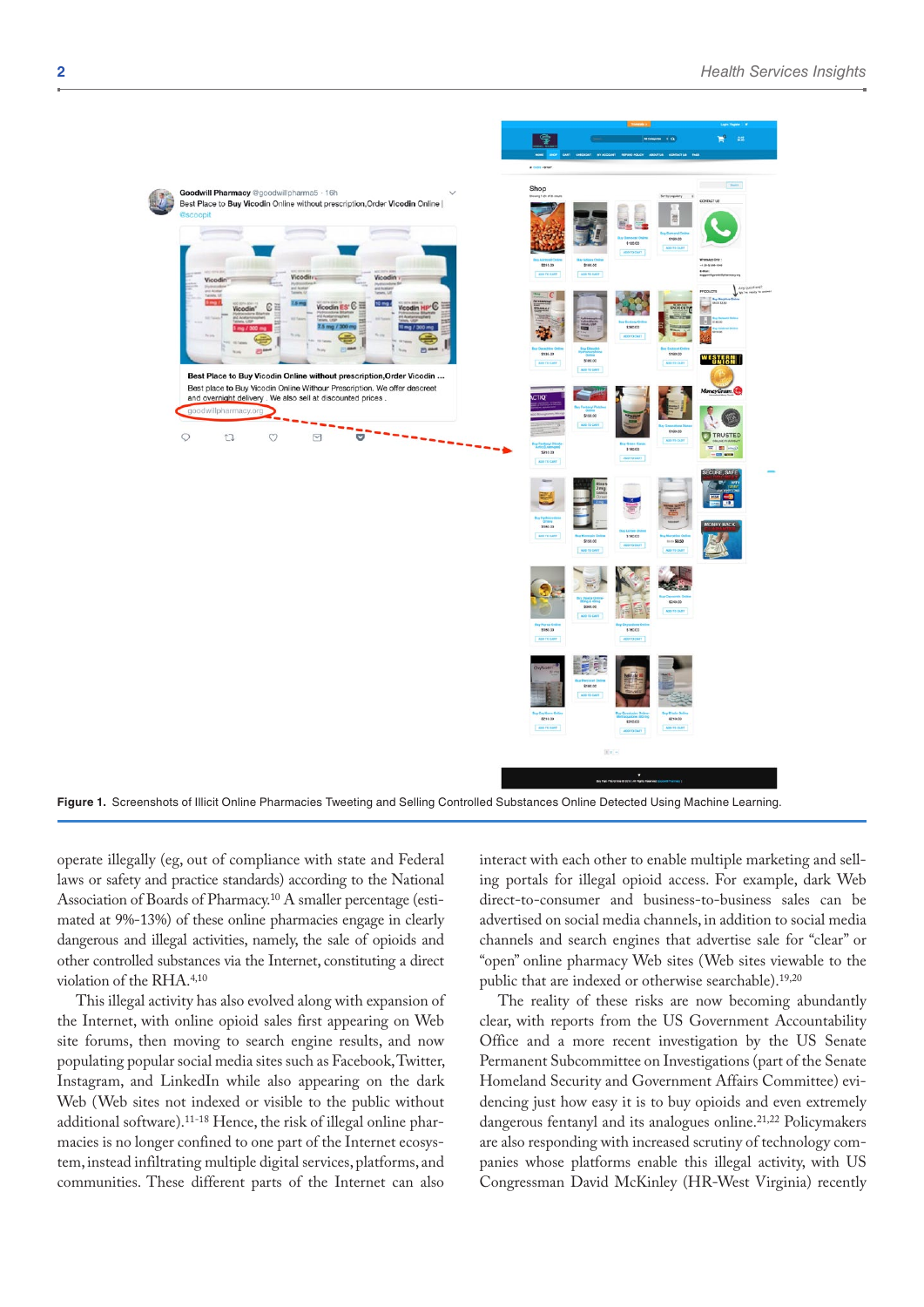questioning Facebook CEO Mark Zuckerberg in congressional testimony before the House Energy and Commerce Committee about what steps the platform is taking to remove illegal Web sites and protect its users.<sup>23</sup> In short, Zuckerberg responded to this line of inquiry that the enormity of data makes it hard for the company to monitor its platforms but that "artificial intelligence"–based approaches to "proactively" find content were needed.23 In September 2018, representative McKinley also challenged Twitter CEO Jack Dorsey in Congressional testimony to aggressively remove opioid sales being promoted via Twitter.

## **FDA Online Opioid Summit: Bringing Stakeholders to the Table for Action?**

In response to these growing concerns, the June 27, 2018, FDA's Online Opioid Summit was designed to bring to the table central stakeholders that have the ability to significantly reduce illegal online opioid sales, with parts of the meeting available to the public but most of the program held behind closed doors to facilitate open conversation.<sup>1</sup> Specifically, the Summit's agenda included the following:

- Statements from the FDA (including directly from Commissioner Scott Gottlieb) on how the Internet negatively affects the national opioid crisis;
- Presentations from academia, enforcement agencies, and advocacy groups on research and consumer protection activities;
- Discussion of actions taken by technology and e-commerce companies;
- Roundtable discussions among all participants about solutions and next steps forward.

However, even before the meeting began, concerns about representations made by technology companies and their trade associations arose in the media, namely, efforts to divert the blame for illegal opioid access solely to the dark Web.20 This arguably myopic view of scope of online opioid sales was largely debunked by regulators and law enforcement officials who have actively prosecuted cases of open Web opioid sales, as well as research analyzing public criminal court filings evidencing numerous online pharmacy prosecutions involving controlled substances and criminal organizations.<sup>5</sup> In addition, the original Summit agenda included a voluntary pledge that the FDA proposed as a means for technology companies to demonstrate their commitment to tangible action. However, this component was removed from the final program likely due to pressure from industry stakeholders who are still assessing their legal responsibilities and how they should appropriately respond to the issue from a public relations standpoint.<sup>20</sup>

A critical component of the Summit was also the discussion of technology approaches to combat illicit online pharmacies. This included a presentation of recently published research, funded in part by ASOP through a research grant and in part

by the US National Institutes of Health through a start-up award, using big data, artificial intelligence, and Web forensic approaches to detect, categorize, and report illicit online sales of opioids.4,15 Results using this digital surveillance-based research approach included evidence of continued "no-pre-

scription" opioid marketing and sales on Twitter and Instagram detected as early as a few weeks before the FDA meeting (see Figure 1), in addition to evidence of "digital drug dealers" who use social media platforms to sell drugs using traditional means (eg, street sales facilitated through direct communication via WhatsApp, email, or mobile; see Figure 2).

Select tech companies also explained their approaches to addressing illegal online drug sales. This included discussion about how Facebook recently instituted a program that redirects user searches for opioid keywords to educational resources (though not explicitly removing illegal online pharmacy content), Pinterest blocking opioid keywords from user searchers on its platform, and Google de-indexing and demoting certain opioid search results based on warning letters from the FDA.24,25 Companies also referenced their existing policies prohibiting online sales of controlled substances in their sponsored and Internet advertisement content.

Despite these new and existing approaches, consensus around best practices to better coordinate proactive monitoring and takedown of illicit online pharmacies with regulators and law enforcement was illusive. Part of this challenge is explained by the unique characteristics and variety of Internet platforms that enable illicit online pharmacies, differences in their data features and service delivery models, and the expectation of privacy and security of platform users. Moreover, the lack of concrete solutions and meaningful collaboration exposed underlining policy and public relations challenges about which technology firms remain acutely cautious, including issues of Internet content censorship, costs of monitoring and compliance, business and user experience impact, and broader public scrutiny tech companies face on other issues (ie, fake news, election interference, cyber bullying, etc) These concerns may predominate the conversation despite the fact that illegal online opioid marketing and sales are explicitly illegal under RHA, that no online pharmacy is currently legally registered to sell controlled substances by the DEA, and the fact that the country remains in the midst of an opioid public health crisis with opioid sales still occurring online.<sup>4,5</sup>

## **Policy Approaches: Technology, Legislation, or Enhanced Enforcement?**

Despite the numerous challenges highlighted by the FDA Online Opioid Summit, advances in technology and the reality that online pharmacies require Internet-based services (eg, Web site hosting services, indexing, registrar services, electronic payment, mail and shipping services, and organic advertising on search and social media platforms) to operate provides unique opportunities to respond to this public health challenge leveraging this same technology as a part of the solution.10,26 For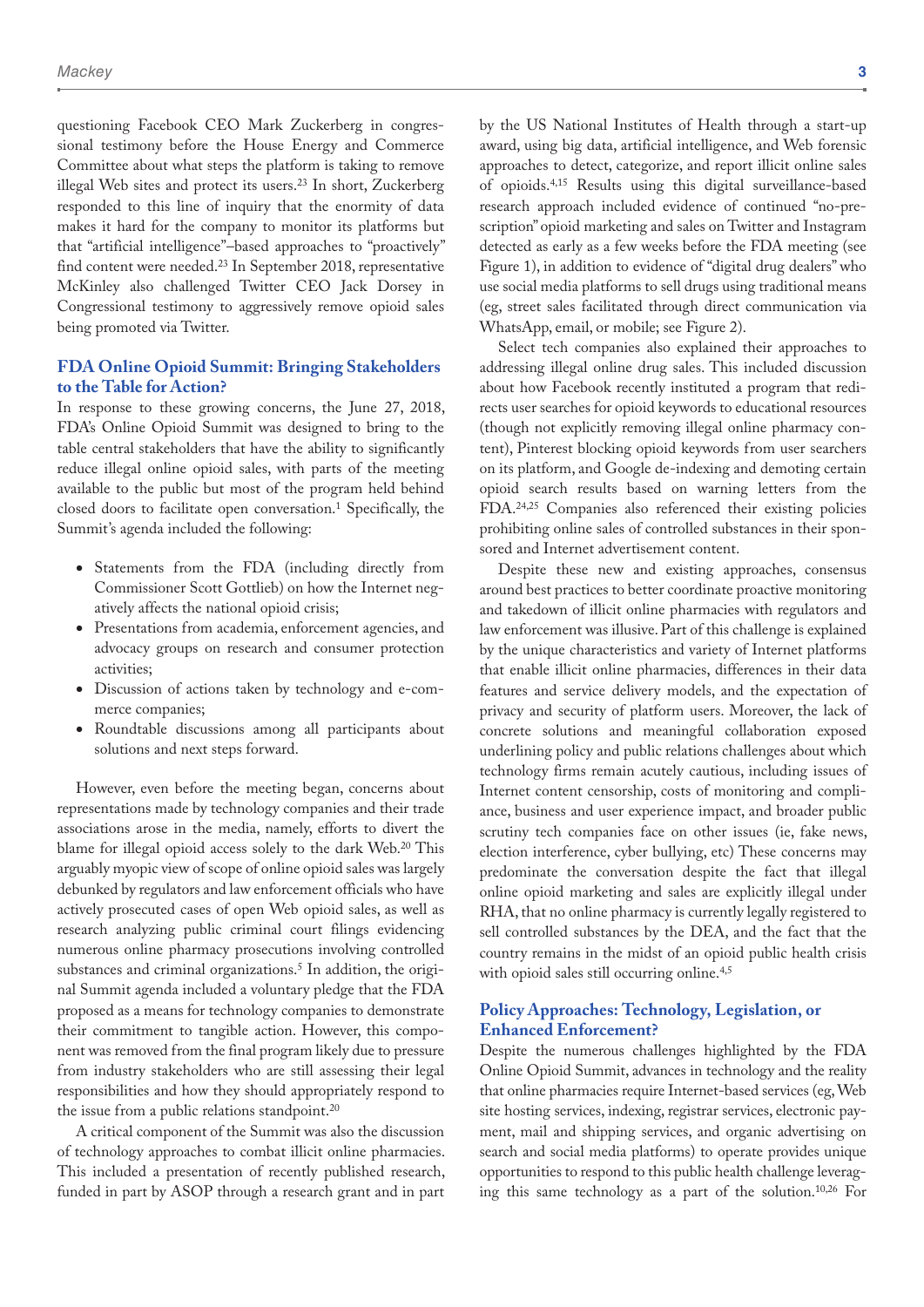

**Figure 2.** Screenshot from Instagram of Digital Drug Dealer Detected Using Machine Learning.

example, machine learning algorithms (both supervised and unsupervised) can accurately identify and classify illegal sales of opioids, registration of suspicious online seller accounts can be blocked, and Internet service providers can be forced to suspend or takedown illegally operating online pharmacy Web sites.4,15

Many of these technology-based solutions are available now and can be immediately deployed to help technology firms, regulators, and law enforcement officials identify and remove content in near real-time to proactively protect the public. Proactive data-based surveillance approaches, such as using big data and machine learning, could also aid in blacklisting illegal Web sites from other traditional e-commerce services, including payment processing and product shipping, 2 key components needed for online drug sales and distribution. Although individual firms may employ these techniques through their own internal data trust, safety, and integrity departments, there remains lack of formal coordination and cooperation between industry actors who operate sites/platforms, researchers who often develop innovative and cuttingedge techniques, and regulators who need this information to protect the public and enforce against illegal sellers.

Outside of technology, and in the absence of adequate selfregulation by technology and Internet service providers, legislation updating the RHA to modernize it to the realities of a diverse and socially interactive Internet ecosystem could also be explored. This could include expanding the remit of the RHA to explicitly cover platforms and companies outside of the actual illicit online pharmacies that sell drugs. This could include explicit reference and penalties for technology companies that run Web search engines, social media platforms, messaging and mobile applications, Internet registrar and domain services (including the Internet Corporation for Assigned Names and Numbers), and payment and logistic providers.

Other legislation, including the recently proposed the Fight Illicit Networks and Detect (FIND) Trafficking Act (115th Congress, 2d Session, S.3179), propose conducting more research to better understand drug trafficking via online marketplaces. However, given existing research and recent investigations, the focus of this legislation could shift to requiring technology companies or independent third party watchdogs to conduct their own investigations and proactively remove content from their systems that directly enable both illegal opioid sales and digital drug dealing and report findings from these actions to Congress and the FDA on at least an annual basis. Additional legislative action may not be necessary as interpretation of the RHA as currently constructed arguably already requires such compliance. However, some technology companies have expressed confusion about the applicability of the RHA to their platforms and services, perhaps necessitating further legislative clarification or additional Federal guidance affirming this responsibility along with more explicit penalties for noncompliance.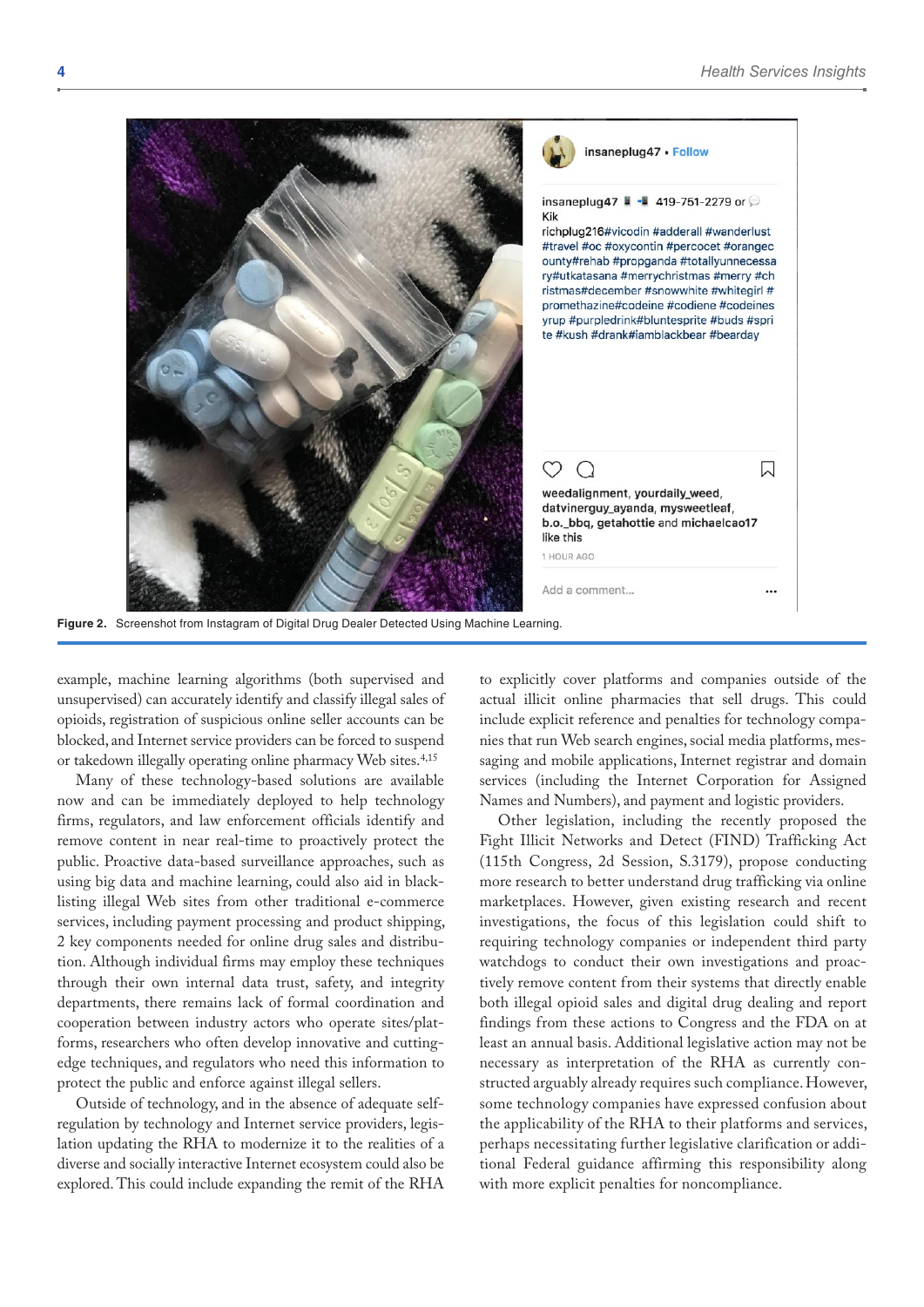Enhanced enforcement action may be necessary to sufficiently deter Internet platform facilitation of illegal online opioid activity, which continues despite numerous published studies and separate enforcement efforts by the FDA and DEA. Such enforcement is not without precedent, with Google fined US\$500million in 2011 for knowingly enabling illegal online pharmacy sales via sponsored ads, and FedEx Corp. and United Parcel Services also prosecuted by the DOJ.5 Hence, extending more robust FDA regulatory oversight (through warning and cease and desist letters), greater on the ground enforcement and investigation by the DEA, and exercising DOJ prosecutorial discretion against Internet providers who facilitate these illegal transactions might be a needed response in the event of further inaction. A more favorable outcome is the one originally envisioned by the FDA and its Summit objectives of stakeholders voluntarily "collaboratively take(ing) stronger action in combating the opioid crisis by reducing the availability of illicit opioids online.1"

#### **Conclusions**

Only time, greater public access to social media data, additional dialogue, continued public pressure, and refocused efforts on collaborative approaches (with FDA continuing to take a leadership role) can ensure success in combating the illegal online opioid marketplace. To be clear, these sales are just one part of a complex public health challenge that requires sustained efforts to enhance substance abuse treatment and recovery, community-based approaches and interventions, prevention efforts focused on substance abuse behavior, addressing overprescribing and pain management, investing in health promotion and education, and combating drug diversion.27,28 Importantly, broader actions to address opioid diversion are not in isolation from Internet sales, as making it harder for users to "doctor shop," obtain opioids from family members, or buy from the street may have unintended consequences of redirecting users to more convenient yet equally risky channels of access: illegal Internet pharmacies.

What is also self-evident is that no sustainable solution exists without technology companies taking an active role and leveraging their expansive resources and expertise, including their understanding of ways criminals take advantage of their tools to profit from addiction. Although the current administration has generally supported an antiregulation or deregulation approach to many industries (including investment regulations, Internet privacy, climate change, etc), on the subject of combating the opioid crisis, the FDA and Congress appear to be taking a much more direct approach that may eventually involve additional regulation or enforcement. Internet technology stakeholders should recognize these potential challenges and take advantage of their unique opportunity to help prevent further escalation of this declared public health emergency. This FDA Summit participant hopes they choose to exercise this public health responsiblity.

#### **Acknowledgements**

TKM would like to thank ASOP for their support of prior work associated with developing a methodology to detect and characterize illicit online pharmacies using social media platforms. He also would like to thank the FDA for its invitation to present and travel support for the FDA Online Opioid Summit.

### **Author Contributions**

TKM formulated, conducted the analysis, drafted and completed the final version of the manuscript.

#### **References**

- 1. Center for Drug Evaluation Research. FDA Commissioner Scott Gottlieb, M.D., invites internet stakeholders to opioid summit, June 27, 2018 [Internet]. *fda.gov* (Center for Drug Evaluation and Research), 2018. [https://www.fda.gov/](https://www.fda.gov/drugs/newsevents/ucm608633.htm) [drugs/newsevents/ucm608633.htm](https://www.fda.gov/drugs/newsevents/ucm608633.htm). Accessed August 6, 2018.
- 2. NIDA. Opioid overdose crisis [Internet]. drugabuse.gov. [https://www.druga](https://www.drugabuse.gov/drugs-abuse/opioids/opioid-overdose-crisis)[buse.gov/drugs-abuse/opioids/opioid-overdose-crisis.](https://www.drugabuse.gov/drugs-abuse/opioids/opioid-overdose-crisis) Accessed August 6, 2018.
- 3. Mackey TK, Liang BA, Strathdee SA. Digital social media, youth, and nonmedical use of prescription drugs: the need for reform. *J Med Internet Res*. 2013;15:e143.
- 4. Mackey T. Solution to detect, classify, and report illicit online marketing and sales of controlled substances via Twitter: using machine learning and web forensics to combat digital opioid access. *J Med Internet Res*. 2018;20:e10029.
- 5. Guerra C, Mackey TK. USA criminal and civil prosecutions associated with illicit online pharmacies: legal analysis and global implications [published online ahead of print December 14, 2017]. *Med Access @ Point of Care*. doi:10.5301/ maapoc.0000020.
- 6. Fox S, Duggan M. Health online 2013 [Internet]. pewinternet.org, 2013. [http://](http://www.pewinternet.org/2013/01/15/health-online-2013/) [www.pewinternet.org/2013/01/15/health-online-2013/](http://www.pewinternet.org/2013/01/15/health-online-2013/). Accessed August 6, 2018.
- 7. Amante DJ, Hogan TP, Pagoto SL, English TM, Lapane KL. Access to care and use of the Internet to search for health information: results from the US National Health Interview Survey. *J Med Internet Res*. 2015;17:e106.
- 8. Smith A, Anderson M. Social media use in 2018 [Internet]. pewinternet.org, 2018. [http://www.pewinternet.org/2018/03/01/social-media-use-in-2018/.](http://www.pewinternet.org/2018/03/01/social-media-use-in-2018/) Accessed March 22, 2018.
- 9. PewInternet. Mobile fact sheet [Internet]. pewinternet.org, 2018. [http://www.](http://www.pewinternet.org/fact-sheet/mobile/) [pewinternet.org/fact-sheet/mobile/.](http://www.pewinternet.org/fact-sheet/mobile/) Accessed August 6, 2018.
- 10. Mackey TK, Nayyar G. Digital danger: a review of the global public health, patient safety and cybersecurity threats posed by illicit online pharmacies. *Br Med Bull*. 2016;118:110–126.
- 11. Forman RF. Availability of opioids on the Internet. *JAMA*. 2003;290:889.
- Forman RF, Woody GE, McLellan T, Lynch KG. The availability of web sites offering to sell opioid medications without prescriptions. *Am J Psychiatry*. 2006;163:1233–1238.
- 13. Raine C, Webb DJ, Maxwell SRJ. The availability of prescription-only analgesics purchased from the internet in the UK. *Br J Clin Pharmacol*. 2009;67:250–254.
- 14. DEA. Counterfeit prescription pills containing fentanyls: a global threat [Internet]. dea.gov, 2016. [https://content.govdelivery.com/attachments/USDOJ-](https://content.govdelivery.com/attachments/USDOJDEA/2016/07/22/file_attachments/590360/fentanyl%2Bpills%2Breport.pdf)[DEA/2016/07/22/file\\_attachments/590360/fentanyl%2Bpills%2Breport.pdf.](https://content.govdelivery.com/attachments/USDOJDEA/2016/07/22/file_attachments/590360/fentanyl%2Bpills%2Breport.pdf) Accessed February 17, 2017.
- 15. Mackey TK, Kalyanam J, Katsuki T, Lanckriet G. Machine learning to detect prescription opioid abuse promotion and access via Twitter. *Am J Public Health*. 2017;107:e1–e6.
- 16. Pergolizzi JV, LeQuang JA, Taylor R, Raffa RB. The "Darknet": the new street for street drugs. *J Clin Pharm Therap*. 2017;42:790–792.
- 17. Bachhuber MA, Cunningham CO. Availability of buprenorphine on the Internet for purchase without a prescription. *Drug Alcohol Depend*. 2012;130: 238–240.
- 18. Martin J, Cunliffe J, Décary-Hétu D, Aldridge J. Effect of restricting the legal supply of prescription opioids on buying through online illicit marketplaces: interrupted time series analysis. *BMJ*. 2018;361:k2270.
- 19. Lytvynenko J. Social networks are losing a deadly battle with illegal online pharmacies [Internet]. buzzfeednews.com, 2018. [https://www.buzzfeednews.com/](https://www.buzzfeednews.com/article/janelytvynenko/social-networks-are-losing-a-deadly-battle-with-illegal) [article/janelytvynenko/social-networks-are-losing-a-deadly-battle-with-illegal.](https://www.buzzfeednews.com/article/janelytvynenko/social-networks-are-losing-a-deadly-battle-with-illegal) Accessed August 6, 2018.
- 20. Lapowsky I. Tech companies deflect blame for opioid crisis ahead of FDA summit [Internet]. wired.com, 2018. [https://www.wired.com/story/tech-companies](https://www.wired.com/story/tech-companies-deflect-blame-for-opioid-crisis-fda-summit/)[deflect-blame-for-opioid-crisis-fda-summit/](https://www.wired.com/story/tech-companies-deflect-blame-for-opioid-crisis-fda-summit/). Accessed August 6, 2018.